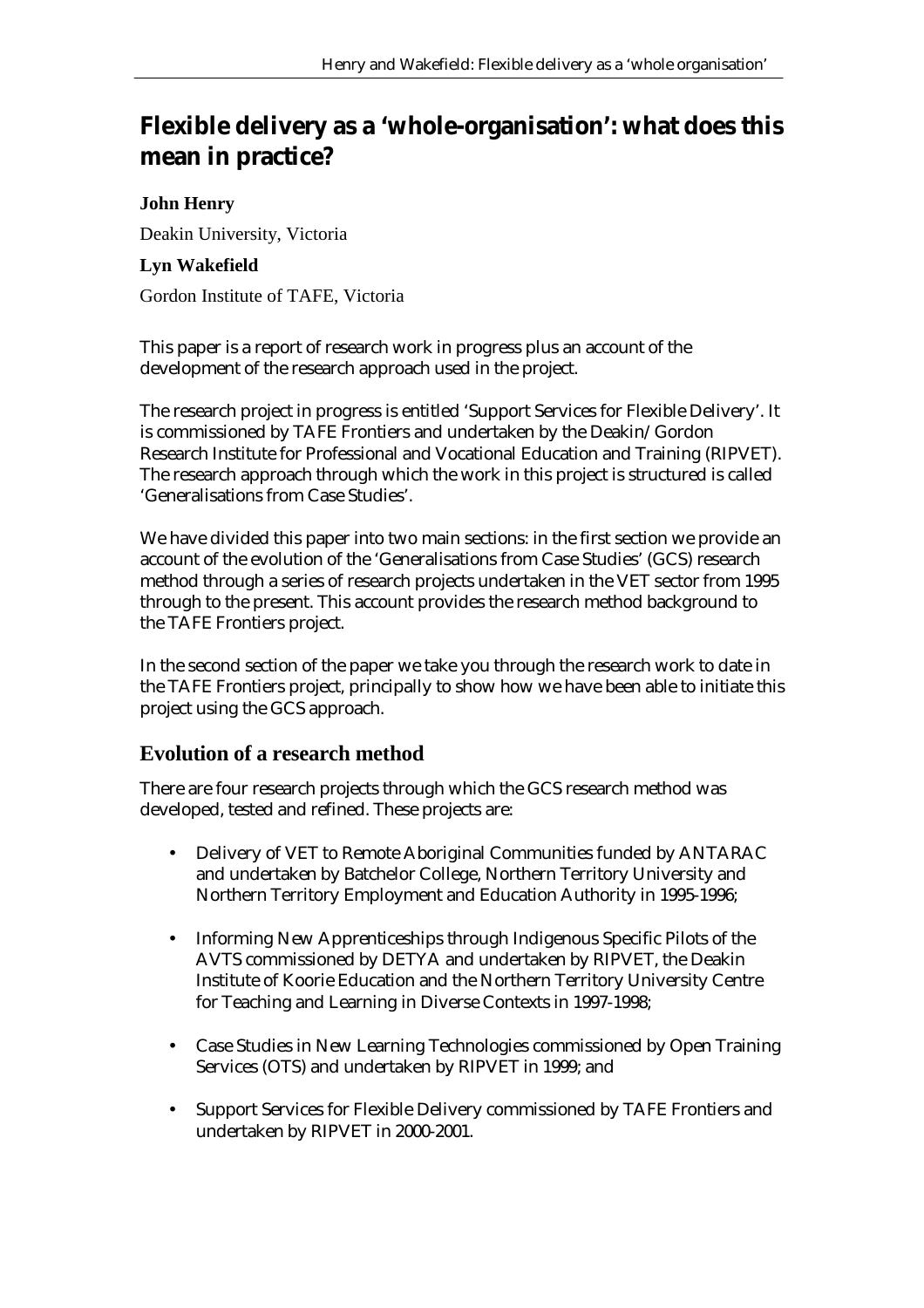The research approach reported here began through collaboration with colleagues in the Northern Territory, in particular Allan Arnott, Greg Wearne and Terry Clarke. This early work was the basis of a paper Allan Arnott and John Henry presented at the first AVETRA conference in Sydney entitled 'VET research through partnerships with stakeholders'.

The approach was also influenced by the input of Indigenous Australian research colleagues involved in the early projects. These researchers were Wendy Brabham, Alice Rigney and Pat Torres.

## **Djama and VET**

In 1995, Henry and colleagues in the Northern Territory won an ANTARAC project to investigate the most appropriate forms of VET delivery to rural and remote Aboriginal communities in the Northern Territory. The project proposal specified six detailed case studies of a training program implemented by a training organisation in the NT to an isolated Aboriginal community. The case study sites were spread across the NT from the Tiwi Islands to North Eastern Arnhem Land down to the Centralian communities out from Alice Springs. As a consortium the group had considerable resources at their disposal to conduct this form of research. But in addition, the research proposal objectives included as an outcome an attempt to provide generalised policy guidelines for the improvement of the delivery of training to Indigenous Australian communities.

The research was implemented through a dual structure: a core group of researchers and six teams of case study researchers. The core group worked through the key themes that they wanted addressed through the case studies, then workshopped these with the case study researchers. But the balance of direction from the core group to the case study researchers was in favour of the researchers telling the story from their case study site, as they responded to their informants without undue encumbrance from the core group's thematic dictates. The case study researchers then undertook their fieldwork and wrote up their case studies. These case studies were then workshopped by the total group to identify commonalities that could be taken up to support particular generalised arguments on the most appropriate ways to deliver training to Aboriginal communities in rural and remote communities.

The product of this research project was a two-volume report published by NTU Press entitled 'Djama and VET: exploring partnerships and practices in the delivery of VET courses in rural and remote Aboriginal communities'. The first volume contained the generalised argument with references to the case studies, and the second volume contained the six case studies in full detail. It was the task of the core group of researchers to write the generalising argument in Volume I, a task that proved difficult but not impossible given the disparate character of each case study.

## **Informing new apprenticeships**

This project involved the same set of fundamental methodological issues as had been faced in the '*Djama and VET'* project. DETYA required an evaluation of five sites in which AVTS pilot programs had been implemented through the early to mid-1990s in a way that clearly told the story of what had happened on the ground, while at the same time providing generalisable outcomes that would inform new policy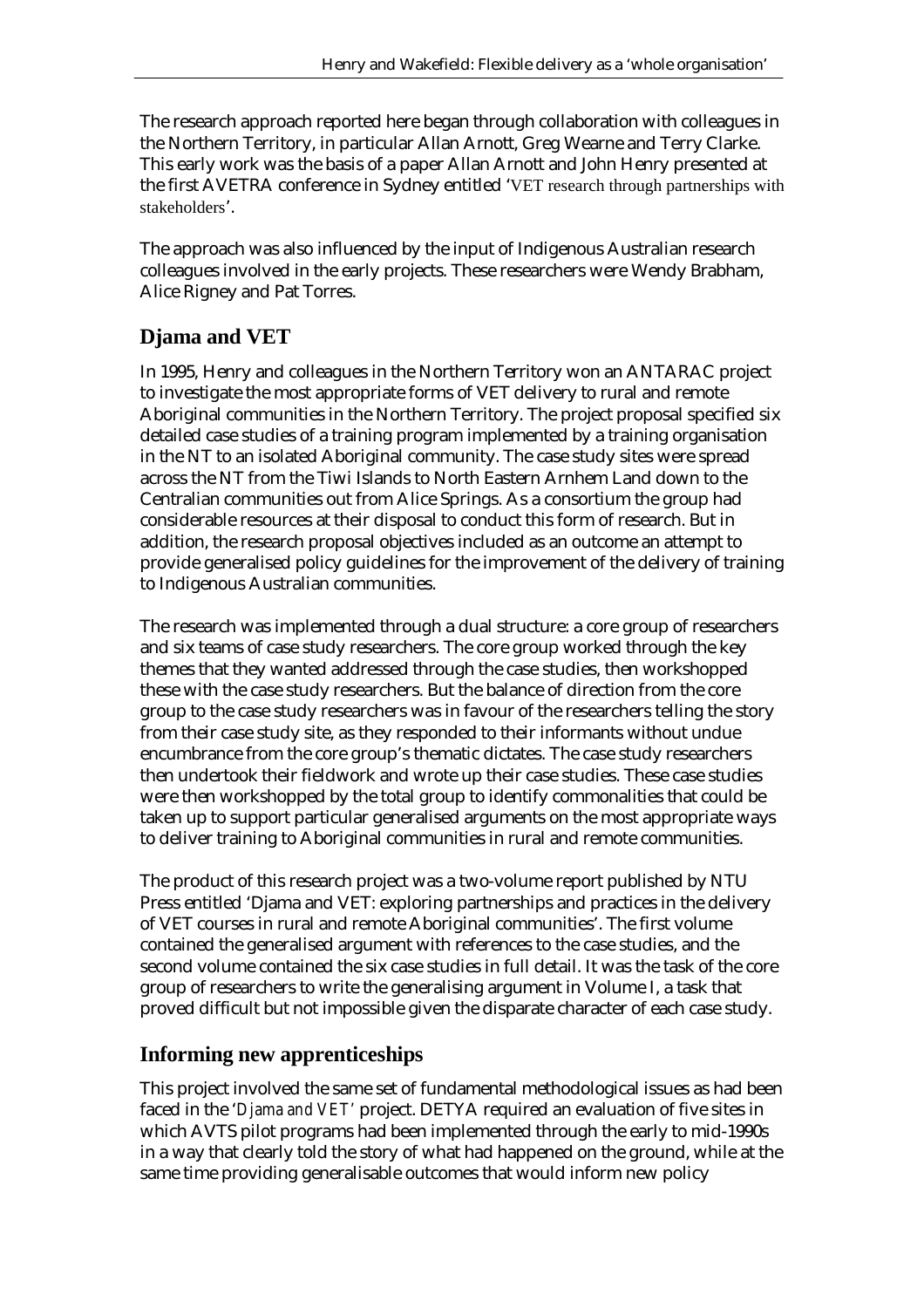development and implementation. Once again the research sites were geographically disparate, ranging across Australia from Adelaide in the south, to the Kimberley in the north and to Sydney and Cherbourg in the east. It was agreed to conduct the project through a case study method but with a firmer structure, in order to enhance the potential for generalisable outcomes. As before, the project involved initially a core group of researchers and case study researchers. But this structure broke down early in the life of the project, as members of the core group also became members of case study teams. Thus all researchers in the project became involved in the case study fieldwork.

The other key development in the approach taken with this project was the detailed preparation undertaken prior to the fieldwork. The core group met with a DETYA reference group on two occasions to thrash out the issues that would be addressed by all of the case studies. The outcome of this preparatory stage was a five-page document of relevant questions and topics covering:

- AVTS Pilot Project Context
	- o Training culture
	- o Community ownership
	- o Nature of the 'work'
	- o Changes in context
- Training Project
	- o Training program
	- o Training provider
	- o Employers
	- o Trainees
	- o Community
- **State Training Authority**
- Informing New Apprenticeships.

The list of questions under each subheading culminated in a summary question. For example, the list of six questions related to 'The nature of work' subheading culminated in the following summary question:

*Summary question:* To what extent was the nature of the work by which the AVTS pilot was framed, determined or influenced by the Indigenous community's own cultural traditions and the community's own cultural and economic development agenda?

This document then became the framework for structuring the case study research in each of the disparate sites chosen by DETYA for the project.

As before, the outcomes of this project were the stand-alone case studies for each AVTS pilot site and, as a separate volume (Henry et al 1999), the overarching report of the project within which the generalising policy-oriented arguments were developed, with the case studies as the evidentiary base. Given that there was a clear sense of integration with respect to the issues addressed across the case studies as a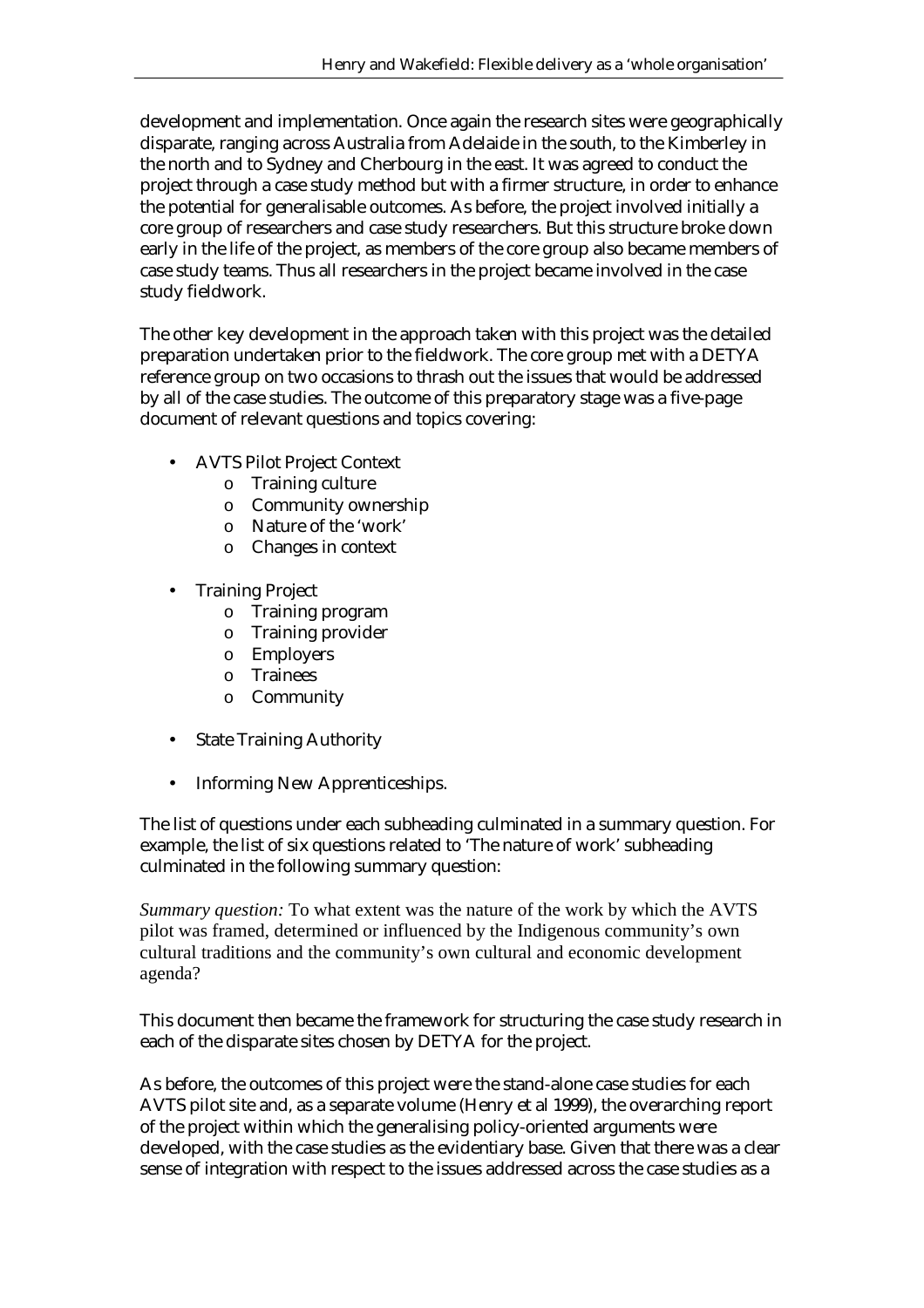collection, the synthesis work associated with the overarching report was more straightforward than in the earlier project.

In 1998, in an internal document to the research team of the Informing New Apprenticeships Project, we wrote the following:

> The research approach that we have been developing attempts to work at both the level of fine-grained individual, case studies and at the level of identifying meta-issues that are supported from a collection of such case studies. This approach relies on a team of researchers working at both levels and interacting on the research as it unfolds through the case studies to the synthesis of issues.

In commenting on the products of this research approach, we wrote:

The final issues report plus the accompanying case studies then represents a coherent whole in a research and publishing sense. Readers have the opportunity to read the 'whole' and respond to its recommendations based on the open and accessible nature of the research reports including the case study narratives.

#### **Case studies in new learning technologies**

In 1999 Peter Smith and John Henry had the opportunity to further develop the GCS research method. OTS asked these researchers to develop a research model for an investigation into the application of new learning technologies in the VET sector. The project was intended to set up the parameters and method for this investigatory project.

With this project, Smith and Henry were able to refine the research approach, while at the same time develop the detailed background and preparatory framework documents necessary for the implementation of the case study research focusing on selected new learning technologies sites in the VET sector. The product from this OTS project was a detailed report entitled 'Case studies in new learning technologies Stage 2: An initiating research project for generalising from case studies' (Smith and Henry 2000).

The report contains a detailed description of the approach, and included an explanation of a case study reporting framework and detailed step-by-step account of the research protocol for generalising from case studies. The description of the approach began as follows:

> Generalising from case studies is an approach to applied research that addresses what are often seen to be conflicting demands on research and development funding agencies. These are the requirement to support research projects that will produce general findings of the type that can inform policy development, and the requirement to fund projects that provide detailed localised information of the type that informs the professional development needs of practitioners in the field. (Smith and Henry 2000, p 6).

And later:

The methodological problem for … research teams is that of undertaking case study research involving different researchers researching different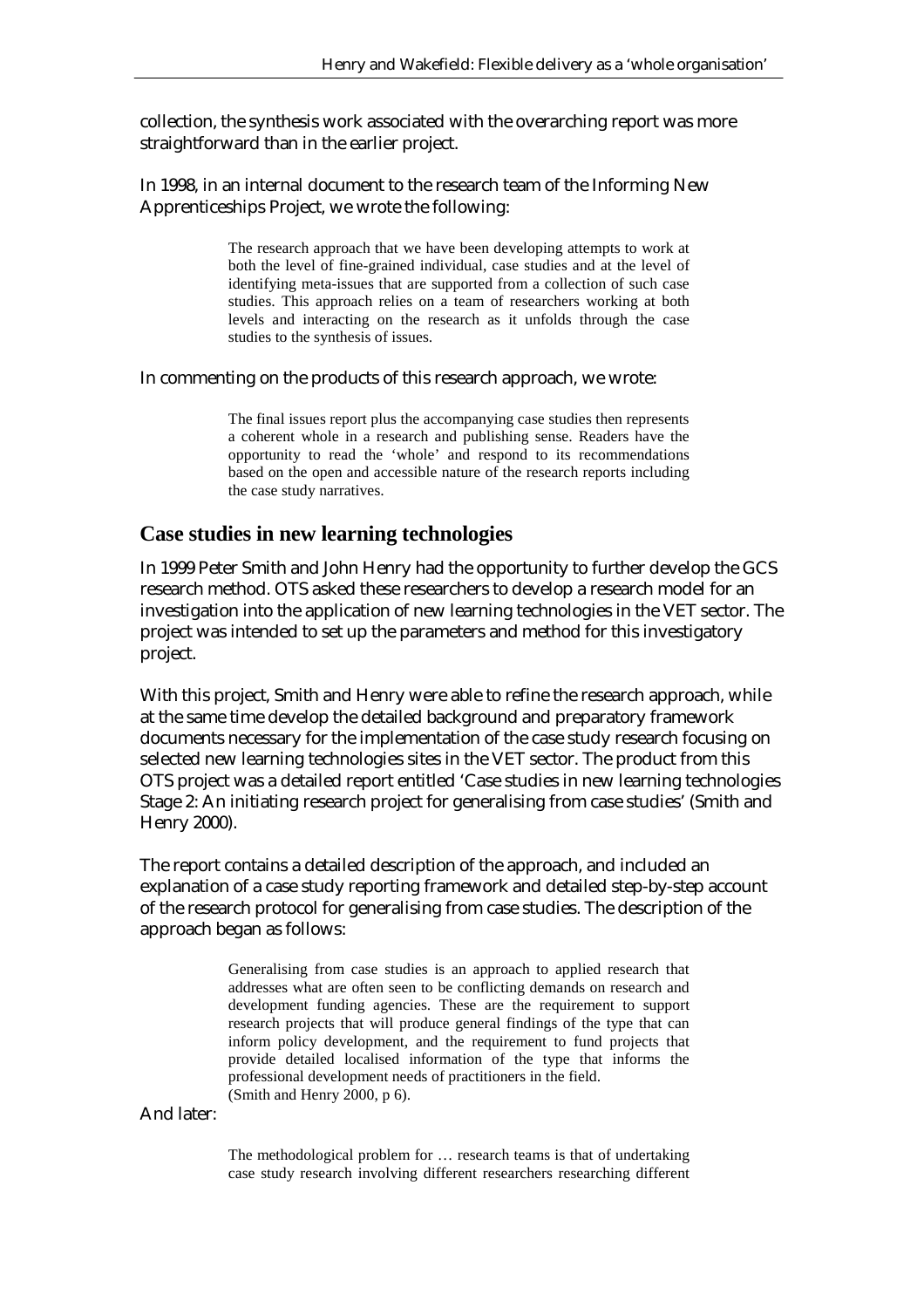sites in such a way that the resultant case studies are compatible to the synthesis of generalisable issues and themes: issues and themes supported through clear referencing back to data within the case studies. (Smith and Henry 2000, p 6)

#### The OTS 'Case studies in new learning technologies' report then introduced the concept of a Case Study Reporting Framework as a procedure for tackling this problem.

The problem … is addressed by identifying, as a commencing step … an initial list of research issues to guide the case study research process. The intention is to develop from the initial list of research issues a 'case study reporting framework'. This framework becomes the central instrument to the Generalisation from Case Studies approach to research and development as it is the case study reporting framework which will maximise the comparability of the case study research component of projects while not imposing undue limitations on the breadth or depth of individual case studies. (Smith and Henry 2000, p 6)

#### The case study reporting framework begins with an 'initial issues list'.

This initial issues list can be developed from a review of recent research reports relevant to the focus of the research project. The outcome at this point in establishing the research project is a framework of key issues identified from prior research relevant to the field and the focus of the research project. This framework of key issues becomes the set of reference issues to be researched through each of the case studies. Case study researchers take the framework of issues as a set of lenses through which they then structure their case study research. In this way, the initial framework of key issues informs each case study researcher and becomes, over the course of the project, a case study reporting framework. (Smith and Henry, pp 6-7)

#### Additionally,

This framework can be added to and refined as the research project gets underway and as researchers and the project management group review progress. The case study reporting framework is not a rigid document of fixed issues at the outset but it evolves as the research project itself evolves. The important methodological point is that by the time each case study in the project is commenced, the case study researchers participating in the project will be 'testing' the same set of key issues within the context of their case study sites and reporting through the genre of case study research but each addressing, where relevant to their case, the same set of research issues. (Smith and Henry 2000, p 7)

Smith and Henry then developed a Case Study Reporting Framework for the New Learning Technologies Initiating Project. A literature review was produced from contemporary research into the use of NLT involving vocational learners in industry, community and VET sectors in Australia and, where relevant, with reference to selected overseas examples. Then, based on this review, a case study reporting framework was developed for use in the conduct of case study research into the use of NLT in industry, community and VET sectors. In addition, OTS was provided with an evaluation methodology for use during and at the conclusion of the anticipated case study research project to come.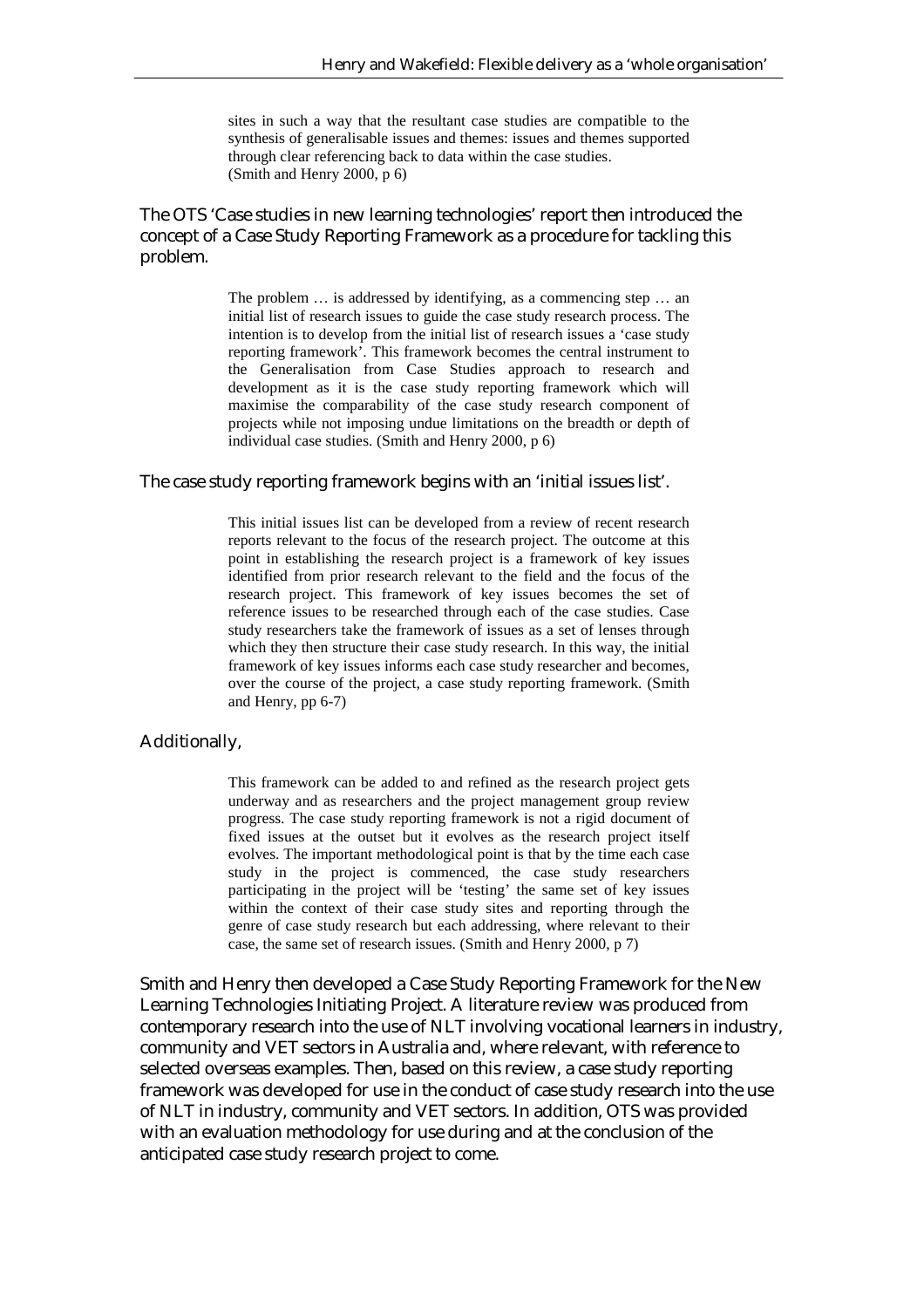The detailed outcomes of this OTS-funded project are accessible through the Project Report now managed by TAFE Frontiers.

## **Support services for flexible delivery**

We now come to the research project in progress. In 2000, TAFE Frontiers commissioned RIPVET to undertake a research project in which the following stages would be completed in sequence:

- Develop a model of organisational preparedness for flexible delivery;
- Produce case studies of five registered training organisations within which significant advances are being made in the development of organisational support services for flexible delivery;
- Write a thematic report based on the five case studies; and,
- Develop professional development support materials based on the research outcomes.

### **A model of organisational preparedness for flexible delivery**

The model of organisational preparedness for flexible delivery was developed based on a review of the contemporary literature in the area of organisational structures, systems and functions required to support vocational learning through flexible delivery and on-line learning. This review identified three major themes relevant to the study:

- Vet learner attribute awareness
- Enterprise attribute awareness; and
- RTO preparedness for flexible delivery.

In addition, six critical success factors were identified from the literature as relevant to the development of RTO support for flexible delivery:

- RTO has a preferred model as flexible provider a vision
- Flexible delivery support procedures in place management, administration and teaching/learning systems
- Appropriate NLTs identified for design and delivery
- Quality courseware production capacity
- Professional development programs involving a differentiated staff skill development strategy
- Explicit coordination and monitoring of flexibly delivered program strategies.

Through consultations with TAFE Frontiers personnel, the third theme, 'RTO preparedness for flexible delivery', was further refined into four highly detailed subthemes. These sub-themes were:

- Does the RTO have a framework for its overall development as a 'flexible delivery-oriented' training provider?
- Has the RTO addressed the skill needs of its staff for effective flexible delivery?
- Taking the perspective of the learner-as-client, a number of pathways for engagement with the RTO can be identified – are client-focused elements in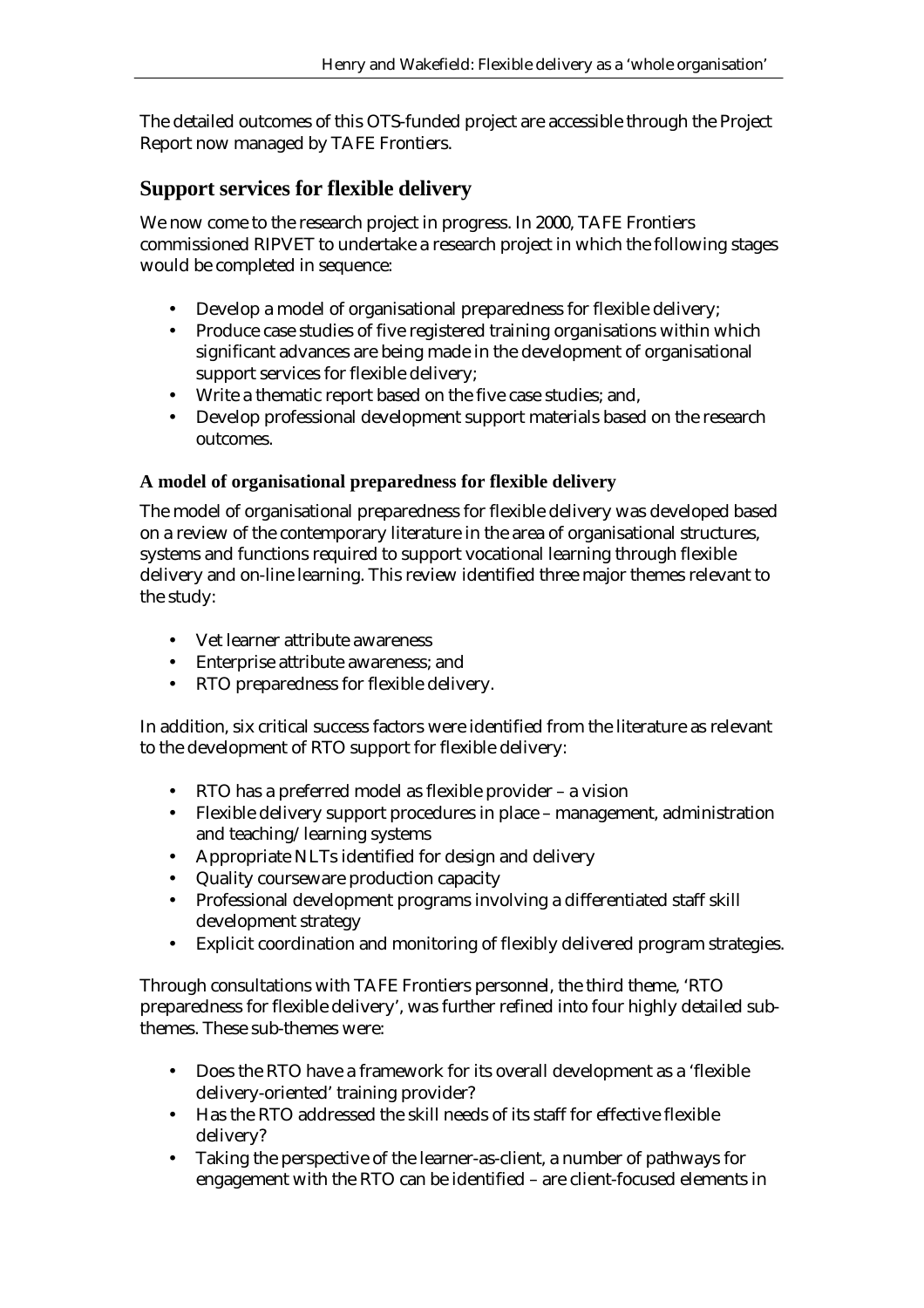place within the RTO's systems to support flexible engagement at the level of initial contact and counselling, support and assessment?

• How are the RTO's internal services prepared to support its flexible delivery operation as a 'whole-organisation' approach?

#### **Organisational analysis matrices**

The next step was to develop organisational analysis matrices in which the six critical factors were framed against the RTO preparedness theme and the specific elements of its sub-themes. These matrices aligned the critical success factors with elements of an RTO's internal organisational services, client pathway and staff support. By way of example, the organisational matrix matching the critical success factors with internal organisational services is included in this paper as Appendix 1.

From this organisational analysis based on the literature review and consultations, it was then possible for the research team to draw up a case study reporting framework for the fieldwork stage of the project.

This framework extrapolates from the organisational analysis matrices to identify key issues to be examined through the five case study sites – issues relevant to the organisational support of flexible delivery. It is these identified issues which will now guide the case study researchers in their fieldwork and in the writing up of each case study.

#### **Support services for case study reporting framework**

The case study reporting framework for this project has three sections.

- Flexible delivery as an organisational mission;
- Flexible delivery and the learner-as-client; and
- Flexible delivery and staff support.

Within each section, issues associated with each relevant critical success factor are listed. For each critical success factor included in each section, there is a concluding summary question. There is also an overarching summary question for the whole section as well.

The full reporting framework is not included here in this paper, but in order to provide a flavour of the form the framework took as a result of this careful preparatory work, the section on staff support is included in this paper as Appendix 2.

#### **Case studies**

To date, the fieldwork for three of the five case studies has been completed. We are presently writing the first drafts of these case studies.

#### **Conclusion**

In this paper we have provided details of a research method we call 'Generalisations from Case Studies', tracing its development through a series of VET research projects from 1995 through to the present. We have also provided details of this approach to research in action in a research project that is still in progress.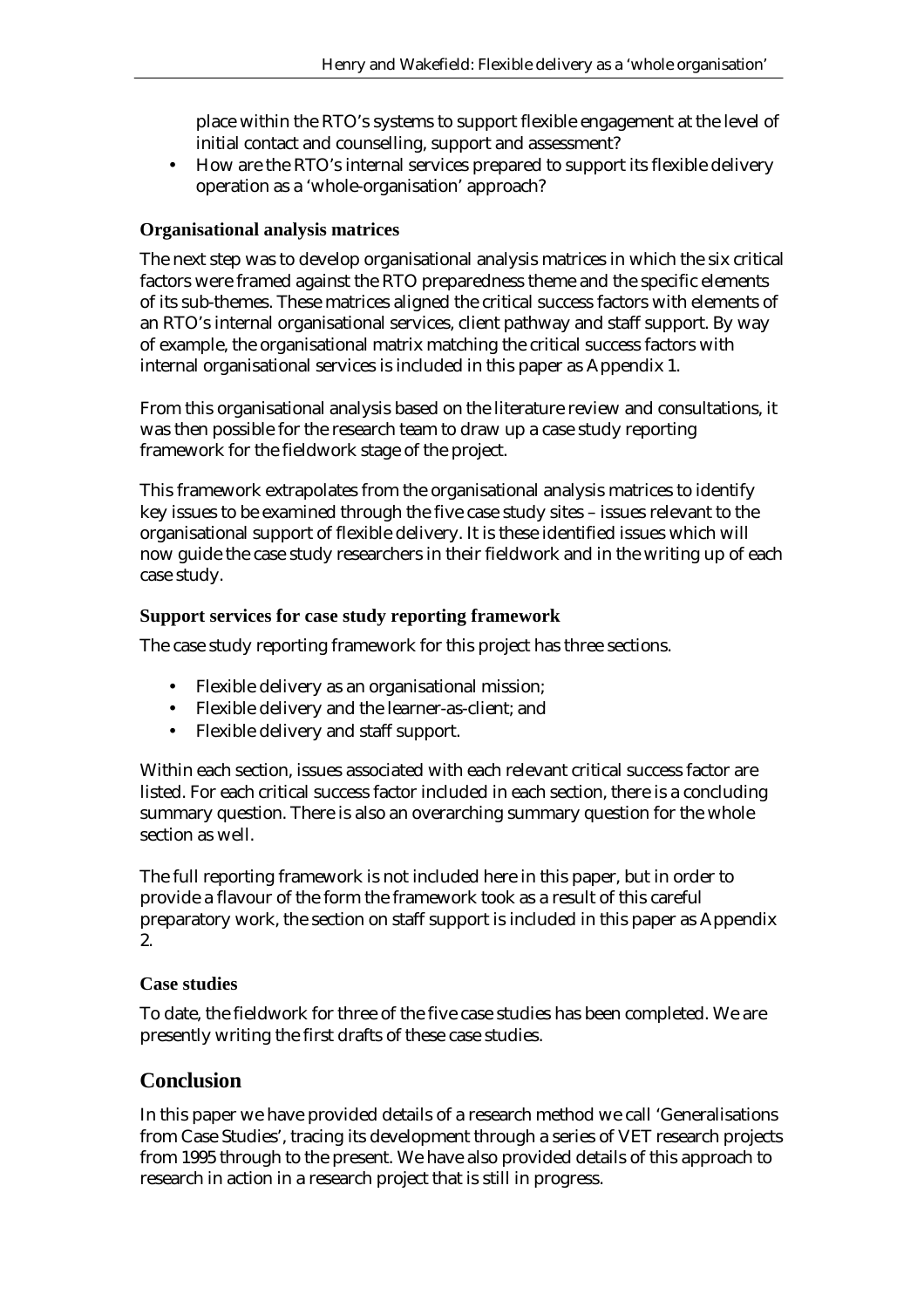We believe that this approach to research is highly relevant for the VET sector where the connection between research outcomes and both policy development and practitioner professional development can often be quite tenuous. Generalising from Case Studies research is capable of producing quality research products that can be simultaneously influential in the policy development sphere as well as being readily translated into professional development materials relevant to the world of VET practitioners.

### **References**

Ellis B and Taylor A (1998) Reeled in - to a real job? Case study of Aboriginal tour guides traineeship, Port Augusta SA, 1996-1998. DEETYA, Commonwealth of Australia.

Henry J A, Arnott A, Clarke T, Dembski L, Langton M and Wearne G (1998) Djama and VET: exploring partnerships and practices in the delivery of VET courses in rural and remote Aboriginal communities, volumes 1 and 2. Darwin: Northern Territory University Press.

Henry J A, Brabham W and Arnott A (1999) Developing best practice with Indigenous new apprenticeships: final report. DETYA, Commonwealth of Australia, Canberra, Australia.

Henry J and Parsons J (1998) To-ing and fro-ing. Case study of the traineeship in Indigenous television production, 1995-1997. DEETYA, Commonwealth of Australia.

Ingra C and Clarke T (1998) Constructions of work and training. Case study of construction industry traineeship at Cherbourg. DEETYA, Commonwealth of Australia.

Rigney A and Brabham W (1998) Towards a new way: stage 4. Case study of the Aboriginal and Torres Strait Islander education worker traineeship, 1995-1998. DEETYA, Commonwealth of Australia.

Smith P J and Henry J A (2000) Case studies in new technologies. TAFE Frontiers, Melbourne, Australia.

Torres P and Arnott A (1998) Growing it up in the community. Case study of the essential services maintenance operators traineeship. DEETYA, Commonwealth of Australia.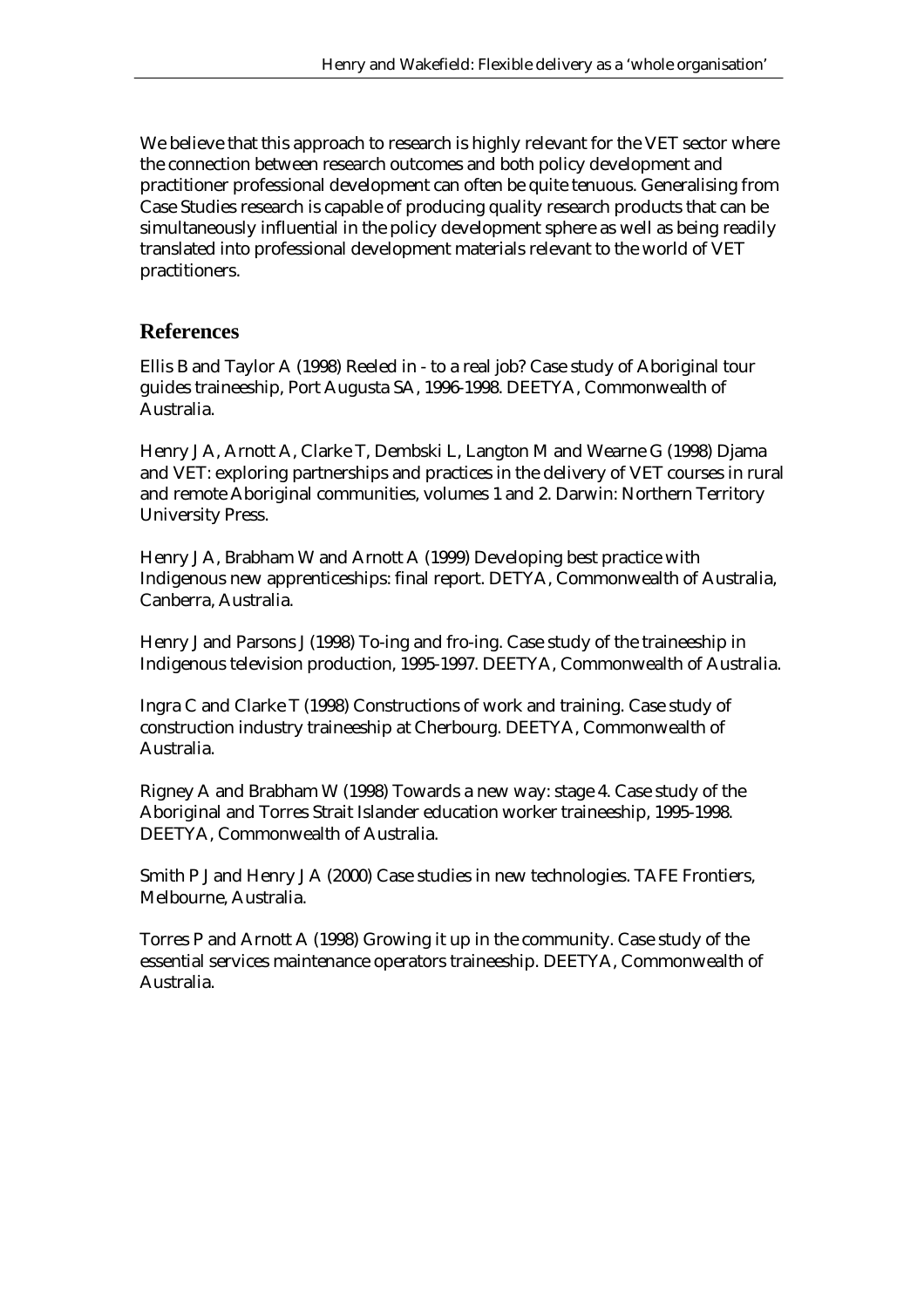# **Appendix 1: Organisational analysis matrix – critical success factors X internal organisational services**

| <b>Critical success factors</b>                                                                                 | <b>Internal services of RTO</b>                                                                                                        |                               |                                                                                     |                                                                       |
|-----------------------------------------------------------------------------------------------------------------|----------------------------------------------------------------------------------------------------------------------------------------|-------------------------------|-------------------------------------------------------------------------------------|-----------------------------------------------------------------------|
|                                                                                                                 | <b>Client services</b>                                                                                                                 | Courseware<br>services        | <b>Facilities and</b><br>production<br>services                                     | <b>Business services</b>                                              |
| 1. Preferred model as a<br>flexible provider: a<br>vision                                                       |                                                                                                                                        |                               |                                                                                     |                                                                       |
| 2. Flexible delivery<br>support procedures in<br>place through                                                  | Student services<br>Learning skills<br>services<br>Library services<br>Student<br>administration<br>services<br>Off-campus<br>services |                               |                                                                                     | <b>Business advisory</b><br>services<br>Resource planning<br>services |
| 3. Appropriate NLTs<br>identified for design<br>and delivery                                                    |                                                                                                                                        |                               | Information<br>technologies<br>services<br>Audiovisual<br>communication<br>services |                                                                       |
| 4. Quality courseware<br>production capacity                                                                    |                                                                                                                                        | <b>Quality services</b>       |                                                                                     |                                                                       |
| 5. Professional<br>development<br>programs involving a<br>differentiated staff<br>skill development<br>strategy |                                                                                                                                        | Staff development<br>services |                                                                                     | Human resources<br>Management<br>services                             |
| 6. Explicit coordination<br>and monitoring of<br>flexibly delivered<br>programs strategies                      |                                                                                                                                        | <b>Quality services</b>       |                                                                                     |                                                                       |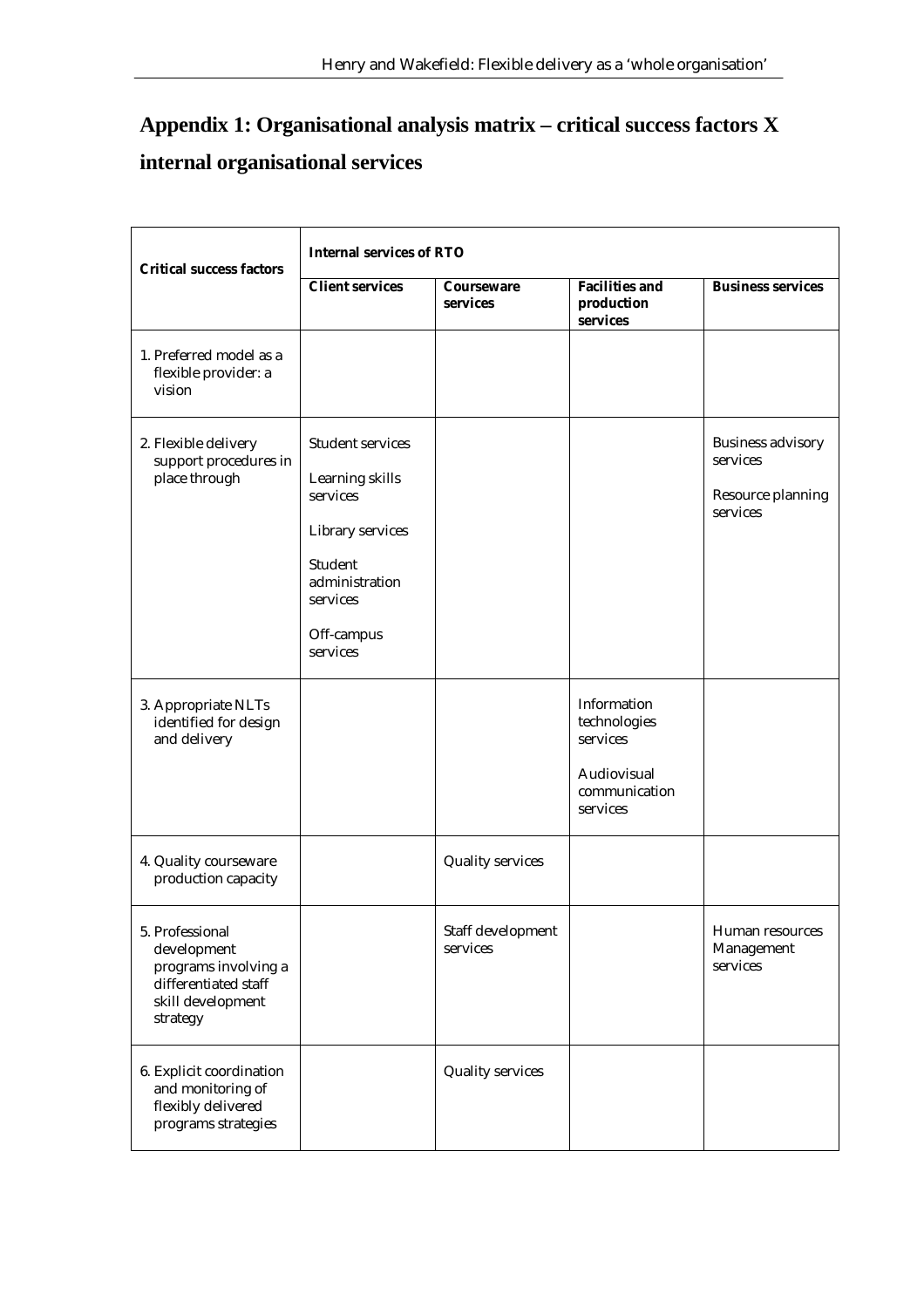## **Appendix 2: Case study reporting framework**

## **Flexible delivery and staff support**

#### **Critical success factor 2: Flexible delivery support structures in place: management**

- *1. Business advisory services staff support: legal advice* 
	- What are the avenues for providing advice to staff on copyright matters?
	- How accessible is legal advice for staff?
	- Are the procedures enabling approval of major contracts accessible and widely understood?
- *2. Resource planning services: staff support: budget allocation* 
	- What are the mechanisms that bring the financial requirements of the flexible delivery operations to the attention of the 'whole organisation' operational planning processes?
	- Is it clear in the provision of financial resources within the organisation that these are expected to facilitate the strategic development of the organisation as a flexible provider? Is this the effect in practice?

#### *Critical success factor 2 summary question:*

What are the significant characteristics of management services of the RTO which are supportive of staff delivering flexible training programs?

#### **Critical success factor 3: Appropriate NLTs identified for design and delivery**

- *1. Information technology services staff support: technical support* 
	- How accessible are the IT services to the other operational staff involved in the flexible delivery of training programs?
	- What forms of IT technical support are available to other staff?
	- Is the IT infrastructure adequately supporting the flexible delivery operation?
	- How are NLTs evaluated for their effectiveness in flexibly delivered programs?
	- How are new developments in NLTs introduced to the RTO and selected for application in flexibly delivered training? Are designated staff involved?
- *2. Audiovisual communication services staff support: technical support* 
	- What is the relationship between the audiovisual communication services and the other operational staff involved in the flexible delivery of training programs?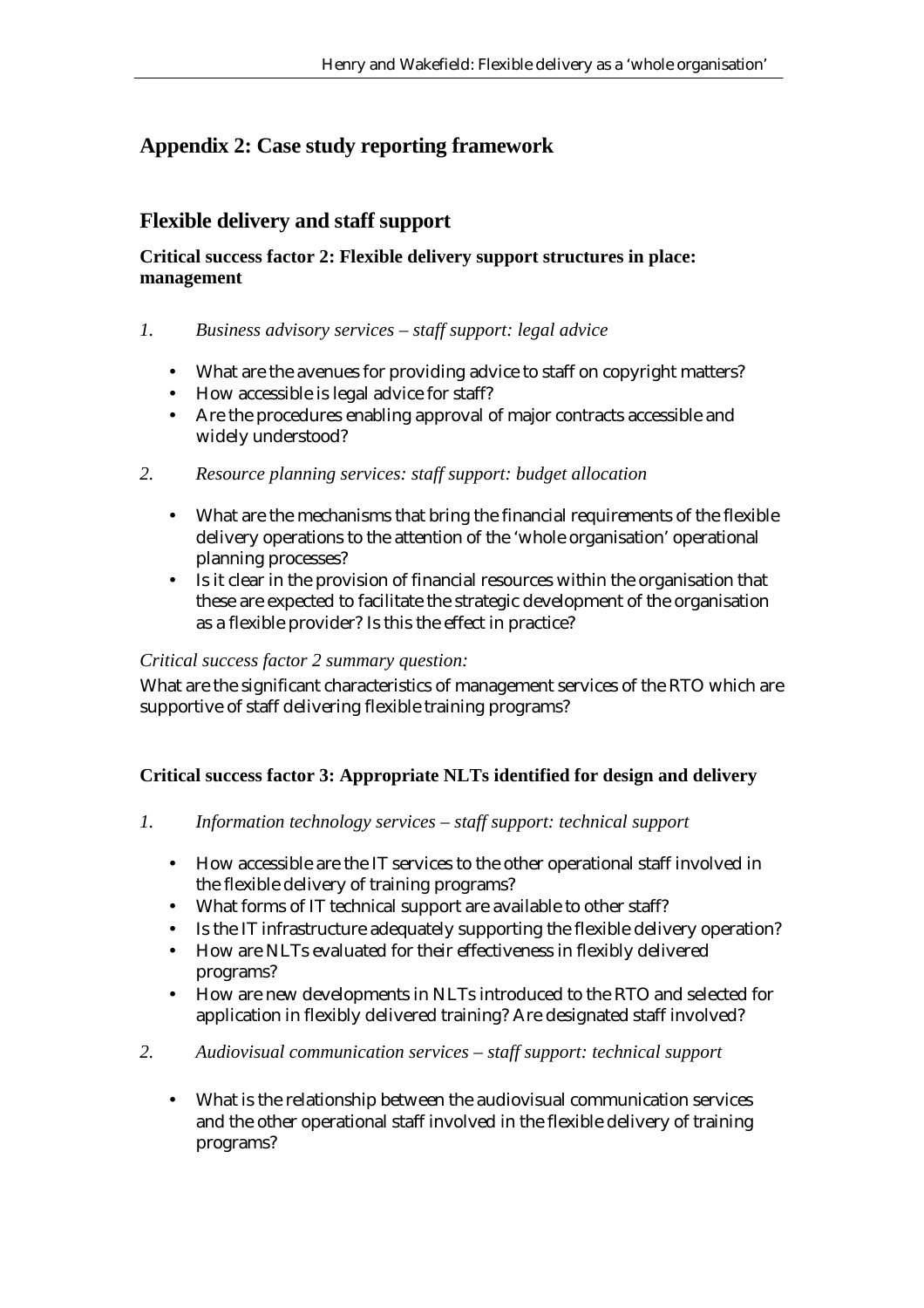• How are audiovisual communication design features made available to other staff and integrated into flexibly delivered learning materials?

#### *Critical success factor 3 summary question:*

How supportive is the IT and AV infrastructure to staff needing technical assistance for design and delivery of flexible training programs?

#### **Critical success factor 5: Professional development programs involving a differentiated staff skill development strategy**

#### *1. Human resources management services – staff support: professional development*

- Are there processes in place that identify management-level skill needs relevant to the development of a flexible training organisation? What are these?
- What provision is there for the skill development of senior executives and education and training managers? Is this provision relevant to the development of a flexible training provider?
- Are the management-level training and development programs and strategies evaluated according to flexible provision outcomes?

#### *2. Staff development services – staff support: professional development*

- Are there processes in place that identify operational-level skill needs relevant to the development of a flexible training organisation? What are these?
- What provision is there for the skill development of teachers, technical officers, library staff, clerical and administrative staff, IT staff, graphic artists and instructional designers, marketing staff, counsellors, student association staff, and other support staff? Is this provision relevant to the development of a flexible training provider?
- Are the operational-level training and development programs and strategies evaluated according to flexible provision outcomes?

#### *Critical success factor 5 summary question:*

• How appropriate are the professional development processes and programs of the RTO in providing staff across the organisation with new skills relevant to the RTO's development as a flexible training organisation?

#### *Staff summary question:*

What are the key staff-related organisational support services for flexible delivery in the RTO and do these form an integrated support services system?